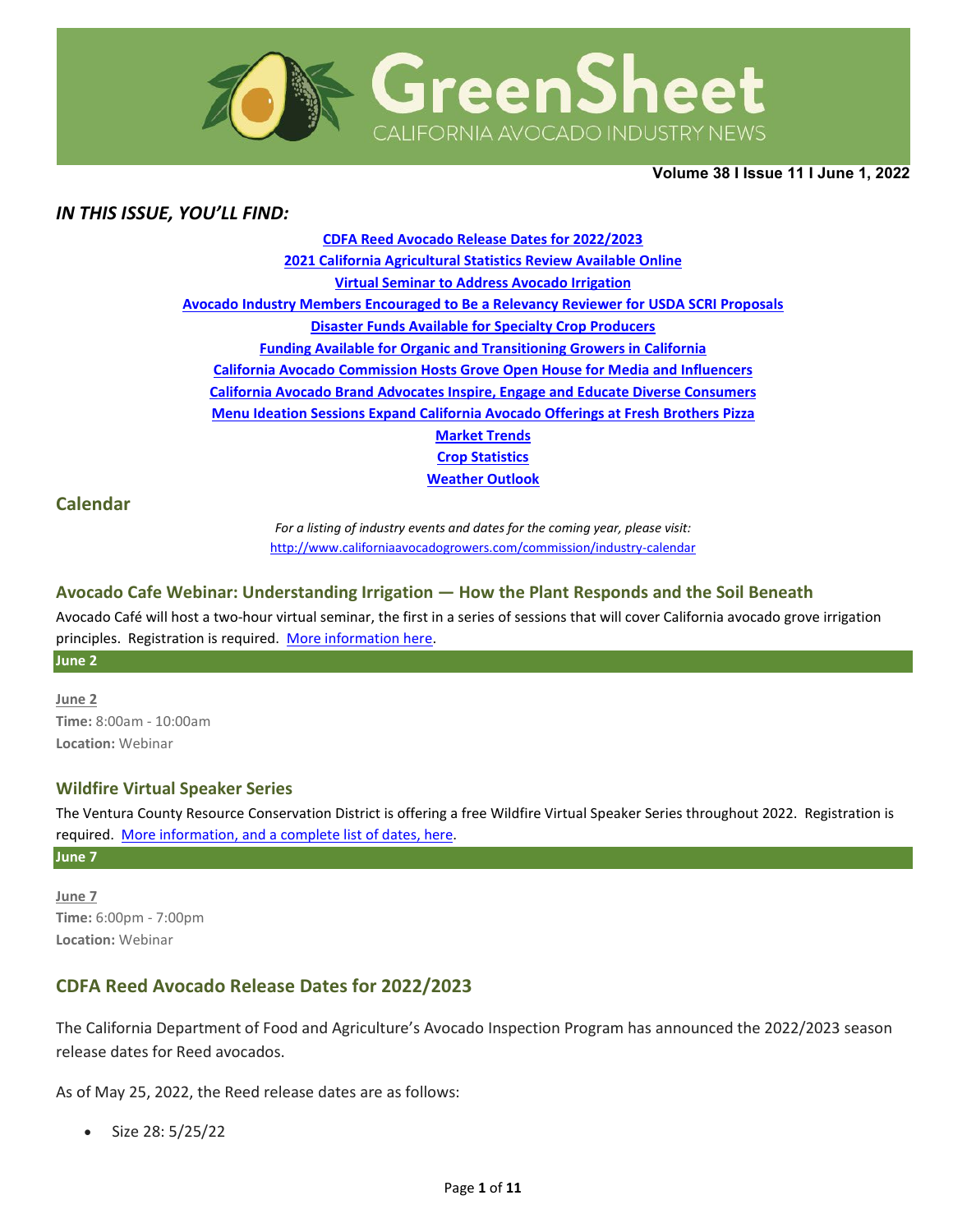- Size 32: 6/1/22
- Size 36: 6/8/22
- Size 40: 6/15/22
- Size 48 and smaller: 6/22/22

A copy of the Reed avocado release dates announcement can be found [here.](https://www.californiaavocadogrowers.com/sites/default/files/documents/2022-Reed-Avocado-Release-Dates.pdf)

## <span id="page-1-0"></span>**2021 California Agricultural Statistics Review Available Online**

The California Department of Food and Agriculture has released the [California Agricultural Statistics Review 2020-2021](https://www.cdfa.ca.gov/Statistics/PDFs/2021_Ag_Stats_Review.pdf) online. The review provides a wide variety of statistics for the 2020-21 season, while reflecting on the unprecedented challenges faced by the agricultural industry due to the COVID pandemic, historic forest fires and the ongoing effects brought about by an extended drought and climate change.

According to the report, 69,600 farms operated in California in 2020, with nearly 29% generating commodity sales over \$100,000 — greater than the national average of 18.5%. While the acreage devoted to farming and ranching in California remained steady, the sales value generated by California agriculture decreased about 3% between the 2019 and 2020 crop years. That said, California remains the leading state in cash farm receipts representing nearly 14% of the U.S. total.

As for California avocados, the report showcases the "notable increases" in production (73%) during this timeframe. The report provides an overview of California's fruit and nut crops (beginning on page 58) and notes the state produced more than 93% of the nation's avocados, grapes, lemons and mandarins. This section provides avocado data including:

- Acreage, production and value 2011-2020
- Unutilized production 2011-2020
- Utilized production and average grower return 2011-2020

## <span id="page-1-1"></span>**Virtual Seminar to Address Avocado Irrigation**

On June 2, Avocado Café will host a two-hour virtual seminar entitled, "Understanding Irrigation — How the Plant Responds and the Soil Beneath." This webinar, which will take place from 8:00 a.m. – 10:00 a.m., is the first in a series of sessions that will cover California avocado grove irrigation principles.

The webinar will include the following presenters:

- Dr. Mary Lu Arpaia, UCR Department of Botany and Plant Sciences
- Dr. Ben Faber, University of California, Agricultural and Natural Resources, Ventura County

Interested participants can register for the webinar a[t cafeavos@gmail.com.](mailto:cafeavos@gmail.com) A link and login credentials will be sent to participants upon registering.

A [library of previous Avocado Café presentations can be found online.](https://www.youtube.com/cha%20nnel/UCzPWhFppHFHWtU3br%20wf97Ww)

## <span id="page-1-2"></span>**Avocado Industry Members Encouraged to Be a Relevancy Reviewer for USDA SCRI Proposals**

Members of the California avocado industry can help ensure [USDA Specialty Crop Research Initiative](https://www.nifa.usda.gov/grants/funding-opportunities/specialty-crop-research-initiative-scri?msclkid=c216b463c80311ecaeab67b7c50e0e97) (SCRI) funded projects are meeting the priorities of the avocado sector by volunteering as a reviewer for SCRI pre-applications. SCRI is unique because it incorporates feedback from scientific reviewers and industry stakeholders. The Relevancy Review, which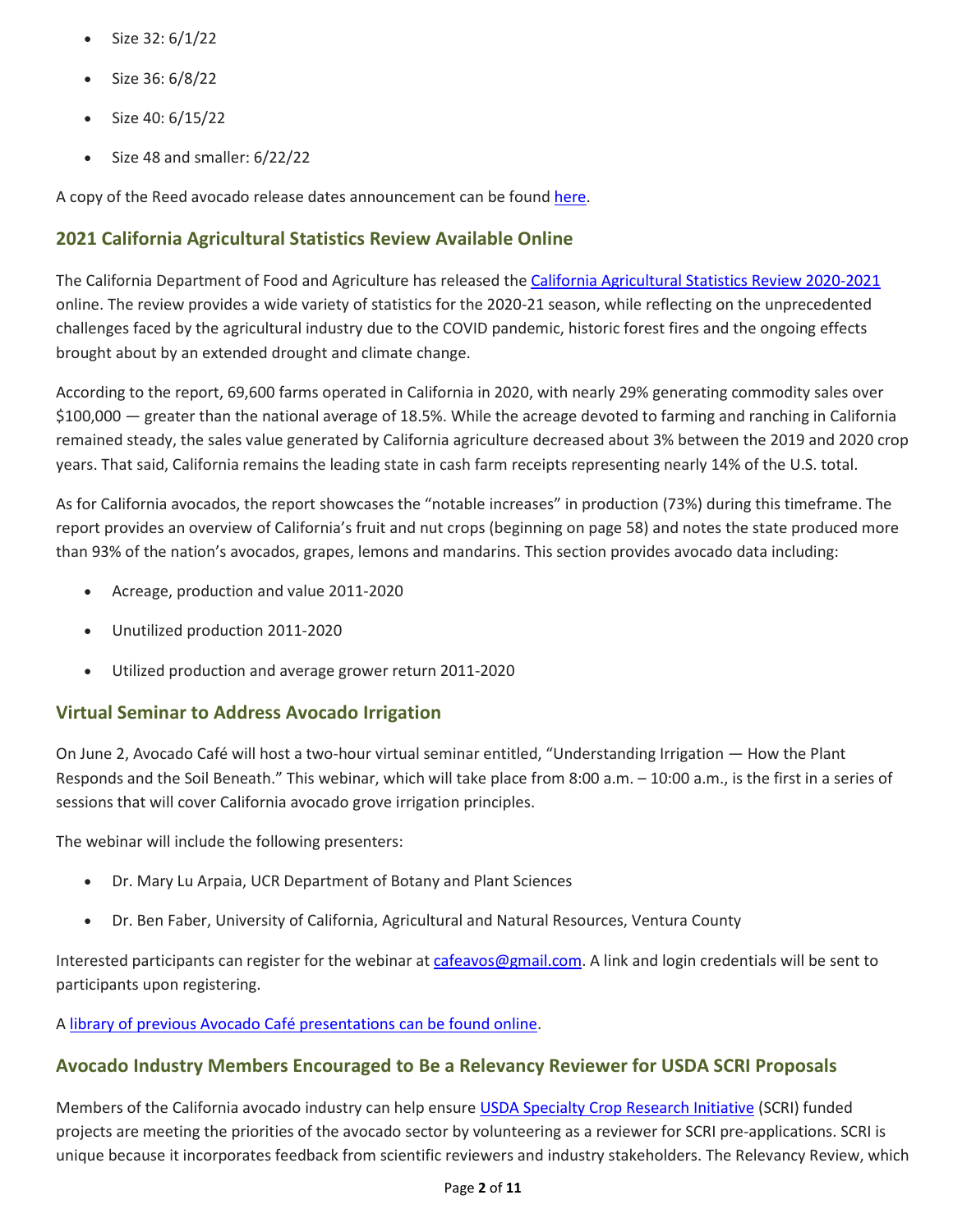is conducted by industry stakeholders, is a critical component of ensuring SCRI projects are tackling a critical need for avocados. Reviewers can be growers, packers or shippers of specialty crops or staff from organizations that represent growers, packers or shippers of specialty crops.

The time commitment for a relevancy reviewer is about 15-20 hours total, spread over two months (usually February and March). Reviewers will be asked to:

- Review and provide thoughtful written feedback for 10 or fewer pre-applications using a rubric as a guide (based on previous experience, it takes about one hour to review a pre-application)
- Attend one 30-minute panel orientation
- Attend one two-hour virtual panel meeting (composed of 6-10 reviewers) to discuss reviews

Industry reviewers will be assigned to a panel related to their field of expertise, although in some cases they may review pre-applications outside their specific crop.

For those interested in serving as a relevancy reviewer, please email [Jessica Shade,](mailto:jessica.shade@usda.gov) [Tom Bewick,](mailto:tbewick@usda.gov) or [Megan O'Reilly](mailto:megan.oreilly2@usda.gov) the following information:

- First and last name
- Email address to be used for review purposes
- Physical business address, including zip code
- Phone number
- Organization name
- Job title
- Brief statement or list of keywords indicating areas of expertise

## <span id="page-2-0"></span>**Disaster Funds Available for Specialty Crop Producers**

Commodity and specialty crop producers impacted by natural disasters in 2020 and 2021 are now eligible for the U.S. Department of Agriculture's [Emergency Relief Program](https://www.fsa.usda.gov/programs-and-services/emergency-relief/index) funding through the Farm Service Agency. The USDA is providing approximately \$6 billion in emergency relief payments to offset crop yield and value losses caused by wildfires, smoke exposure, floods, drought, hurricanes, winter storms, freezes, excessive heat or moisture, and other eligible disasters during that timeframe.

For producers impacted by these natural disasters, the USDA will use existing Federal Crop Insurance or Noninsured Crop Disaster Assistance Program data to calculate and speed up the initial payments. As part of phase one, FSA will send prefilled application forms, eligibility requirements and ERP payment calculations to producers where this information is already on file. Receiving a pre-filled application is not confirmation that a producer is eligible for a phase one payment.

In addition, producers must have one of the following forms (listed below) on file with FSA within 60 days of the phase one deadline. Producers who have participated in FSA programs most likely will have these forms on file.

- Form AD-2047
- Form CCC-902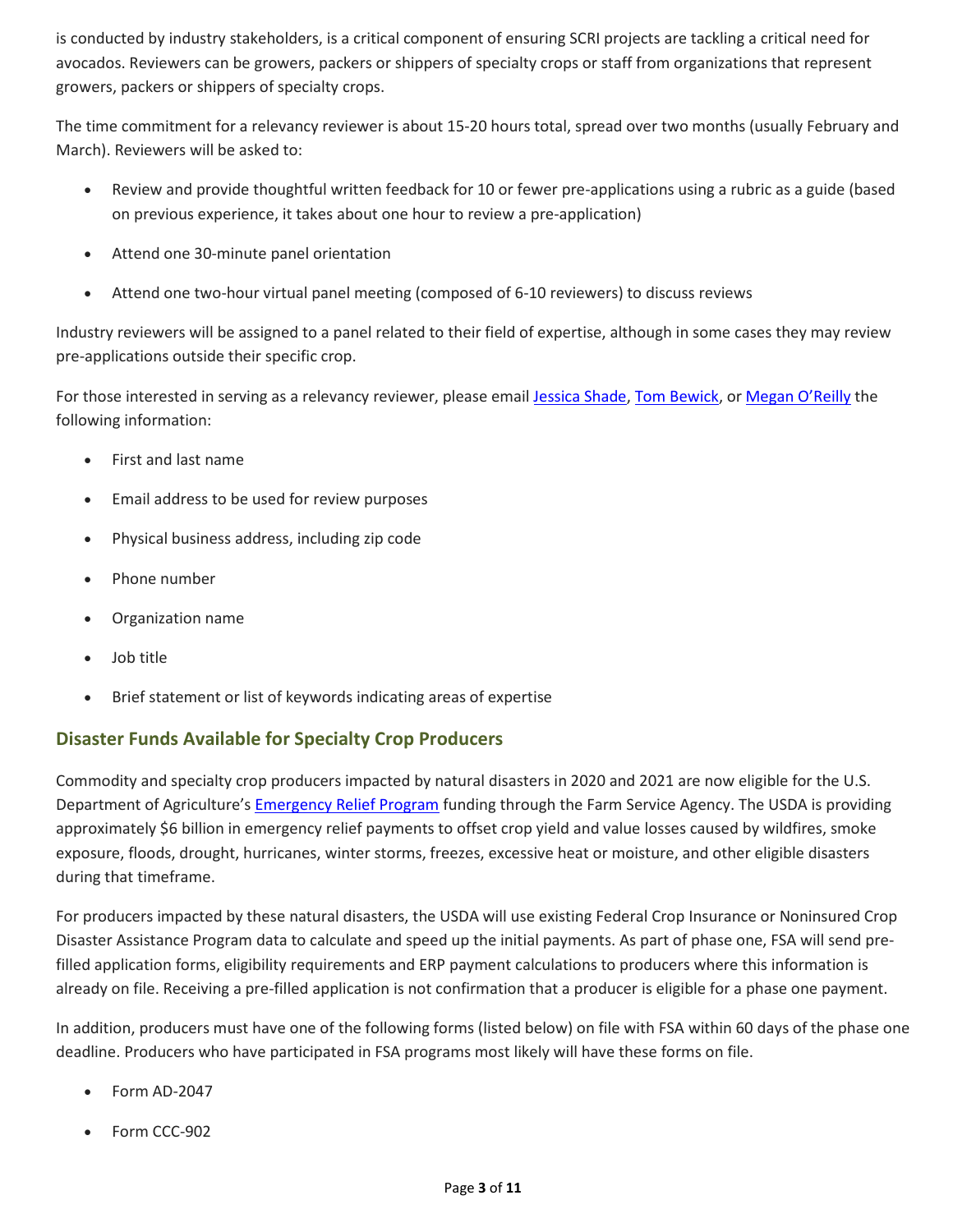- Form CCC-901
- Form FSA-510
- Form CCC-860
- Form AD-1026, as applicable

Phase one payments will depend on the type and level of the producer's coverage, and will be calculated based on the producer's loss due to all eligible causes of loss. Those who do receive payments are required to purchase crop insurance or NAP coverage for the next two available crop years.

Phase two emergency relief payments will be used to fill gaps and cover producers who did not participate in or receive payments through the programs used in phase one. The California Avocado Commission will provide more information about this emergency relief funding as it becomes available.

# <span id="page-3-0"></span>**Funding Available for Organic and Transitioning Growers in California**

The U.S. Department of Agriculture is now accepting applications for it[s Organic and Transitional Education Certification](https://www.farmers.gov/pandemic-assistance/otecp)  [Program](https://www.farmers.gov/pandemic-assistance/otecp) and [Organic Certification Cost Share Program.](https://www.fsa.usda.gov/programs-and-services/occsp/index) Both programs provide financial assistance to producers and handlers that help cover the cost of obtaining organic certification and other related expenses. Applications are open to existent organic growers and handlers and those who are transitioning to organic. Producers can receive cost share assistance through both programs for costs incurred from October 1, 2021 through September 30, 2022.

The OTCEP covers the following:

- Certification costs for organic producers/handlers (25% up to \$250/category)
- Eligible expenses for transitioning producers, including pre-certification, inspection and plan development fees (75% up to \$750)
- Educational event registration fees (75% up to \$200)
- Soil testing (75% up to \$100)

OCCSP covers 50%, or up to \$500 per category, of certification costs.

Those interested in applying should contact the Farm Service Agency at their local USDA Service Center. As part of the application process, applicants will need to provide organic certification and eligible expenses documentation. The deadline for both applications is October 31, 2022.

## <span id="page-3-1"></span>**California Avocado Commission Hosts Grove Open House for Media and Influencers**

To kick off the 10th anniversary of California Avocado Month in June, on May 14 the California Avocado Commission hosted an in-person California avocado grove open house at Rancho Santo Thomas in Valley Center, Calif., for local media and influencers as well as trade media, to learn about the premium attributes and competitive advantages of California avocados.

During the open house, attendees experienced first-hand what it takes to grow California avocados. They experienced picking California avocados directly from the trees, observed different growth stages of the trees, watched a grafting demonstration, learned about grower sustainability practices as well as the packing house process. Additionally, attendees learned about different California avocado varieties and were able to taste an assortment of innovative, delicious dishes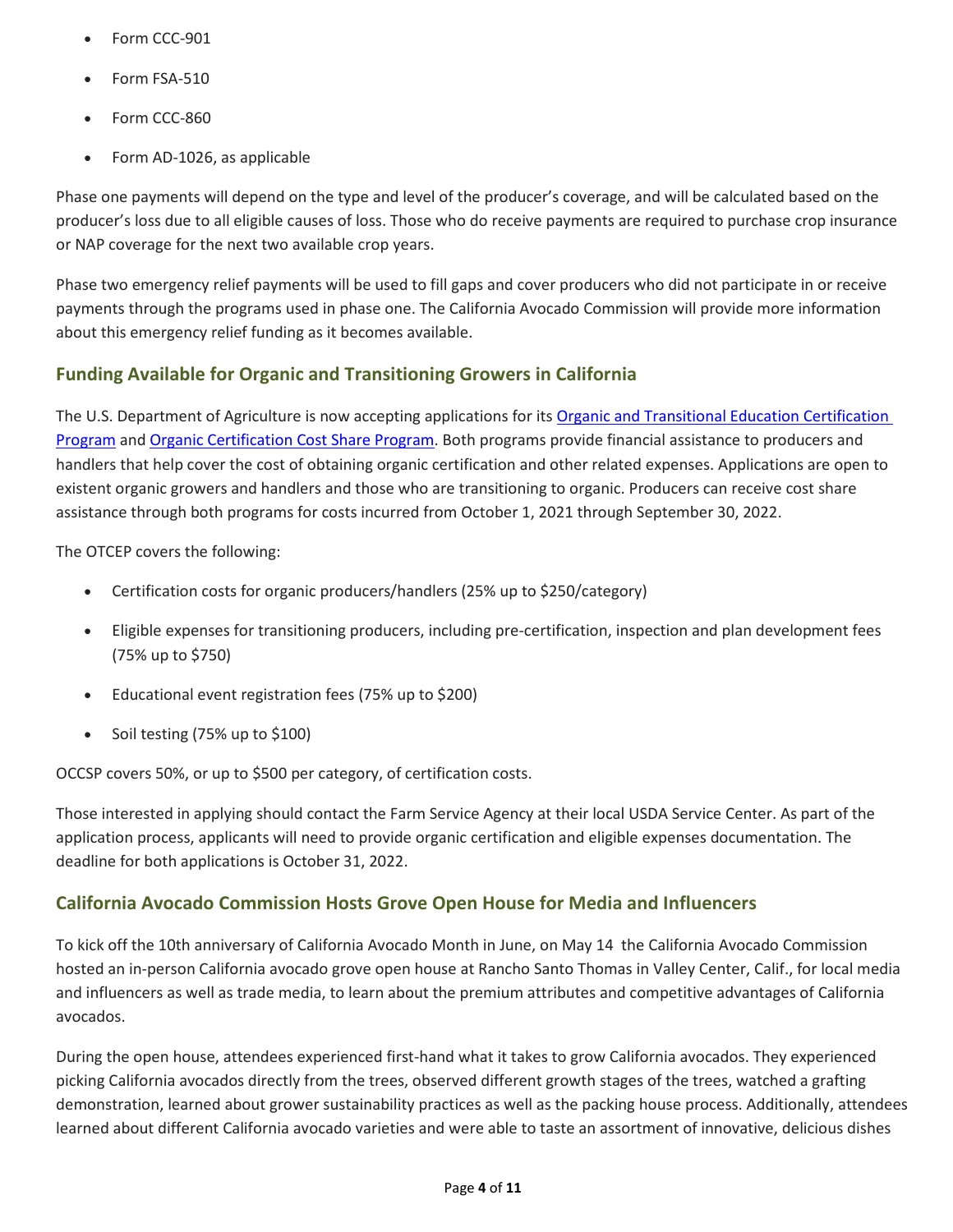featuring California avocados. A longtime brand advocate of California avocados, Brandon Matzek of "Kitchen Konfidence," even hosted a special interactive avocado rose tutorial.



*California avocado growers Chris Ambuul and Mike Sanders with reporter Pamela Riemenschneider showing off the avocado she picked.*

# <span id="page-4-0"></span>**California Avocado Brand Advocates Inspire, Engage and Educate Diverse Consumers**

The California Avocado Commission's Brand Advocate program is designed to drive awareness of California avocados' seasonality premium quality and availability. Through a combination of enticing photography, exciting recipes and entertaining and educational content generated by the Brand Advocates, the Commission is able to expand the visibility of California avocados with the influencers' audiences in a credible manner.

This year, the Commission has partnered with five influencers with diverse backgrounds who reach a wide, yet likeminded consumer audience of about 2.4 million followers. Chosen for their significant influence on social channels, large blog viewership and vibrant content creation skills, these Brand Advocates include:

- Adam Merrin and Ryan Alvarez o[f Husbands That Cook](https://www.husbandsthatcook.com/)
- Ashley Hankins of **Eat Figs, Not Pigs**
- Hannah Kling of [Lovely Delites](https://www.tiktok.com/@lovelydelites?)
- Kristina Cho o[f Eat Cho Food](https://eatchofood.com/)
- Remy Park o[f Veggiekins](https://veggiekinsblog.com/)

The Brand Advocates began publishing content in March to promote the seasonal availability and versatility of the fruit. The Commission defined specific on-trend themes for each month — in March, the focus was on "Time Saver Meal/Take-Out at Home" meals and in April influencers concentrated on the trendy "Charcuterie Boards" theme. To keep audiences engaged, the Brand Advocates shared recipes, blog posts, photography and social media posts and tagged California avocados to increase brand visibility.

Because each Brand Advocate has a unique audience following, background and personality, the Commission was able to showcase California avocados from all different angles with unique recipes demonstrating the versatility of the fruit and its appeal to a wide swath of dietary lifestyles. To further educate their combined 2.4-plus million followers, the advances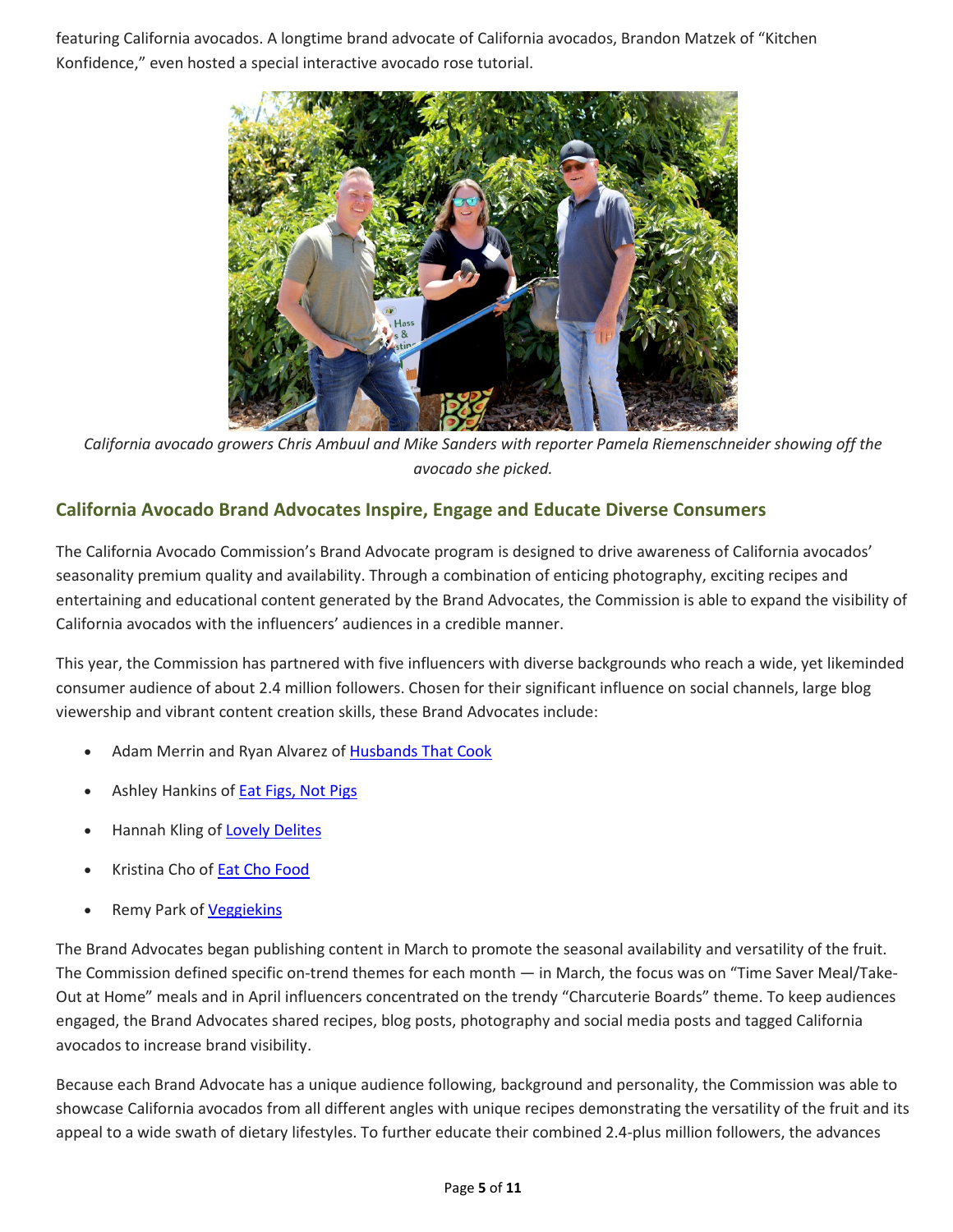also shared California Avocado brand messaging and encouraged consumers to look for California on the label and purchase the locally grown fruit while it is in season.

Brand Advocate content in March and April garnered nearly 470,000 impressions between the influencers' blogs and social content. Audiences trust their favored influencers, so they are more likely to mimic influencers' consumer habits and follow their suggestions. This makes Brand Advocates an effective means of encouraging demand and building loyalty to California avocados. The Brand Advocates will continue to produce fresh California-avocado-themed content throughout June to generate excitement for the fruit and expand how and when consumers integrate the fruit into their meals and snacks during peak season.



*Kristina Cho, of Eat Cho Food, created a fresh and visually appealing California Avocado Sashimi Board including sushigrade fish, artfully sliced California avocado, crispy rice balls, seaweed snacks/nori, edamame, cucumbers and an avocadoedamame dipping sauce.*

# <span id="page-5-0"></span>**Menu Ideation Sessions Expand California Avocado Offerings at Fresh Brothers Pizza**

In the spring of 2021, Fresh Brothers Pizza launched a line of salads that included some concepts featuring fresh avocados. To further energize their menu and amortize their costs, Fresh Brothers Pizza expressed interest in expanding usage of fresh California avocados on their signature pizzas in 2022. As a result, the California Avocado Commission hosted a menu ideation session on March 29 to demonstrate easy-to-execute, California style concepts for their executive team designed to build loyalty, demand and preference for the fruit.

The Commission's foodservice marketing team including Chef Jason Hernandez and Kim Kurata joined Scott Goldberg, Executive Chef/Founding Brother; Geoff Goodman, CEO; Corry Reid, Vice President Marketing; Rob Riddle, Director of Operations; and Nicole Dore, Vice President of Accounting and Finance at a Santa Monica Fresh Brothers Pizza unit. The team presented eight California avocado-centric pizza concepts using Fresh Brothers' equipment and ingredient lists to simulate real-world conditions. Chef Hernandez demonstrated the versatility of California avocados while preparing inspirational hot application dishes onsite, showcasing how each unique menu concept could serve as a destination dish for diners. As the Fresh Brother' executive team sampled the dishes Commission personnel answered questions and provided additional information about the premium fruit, reinforcing CAC's added value as a resource for all things avocado.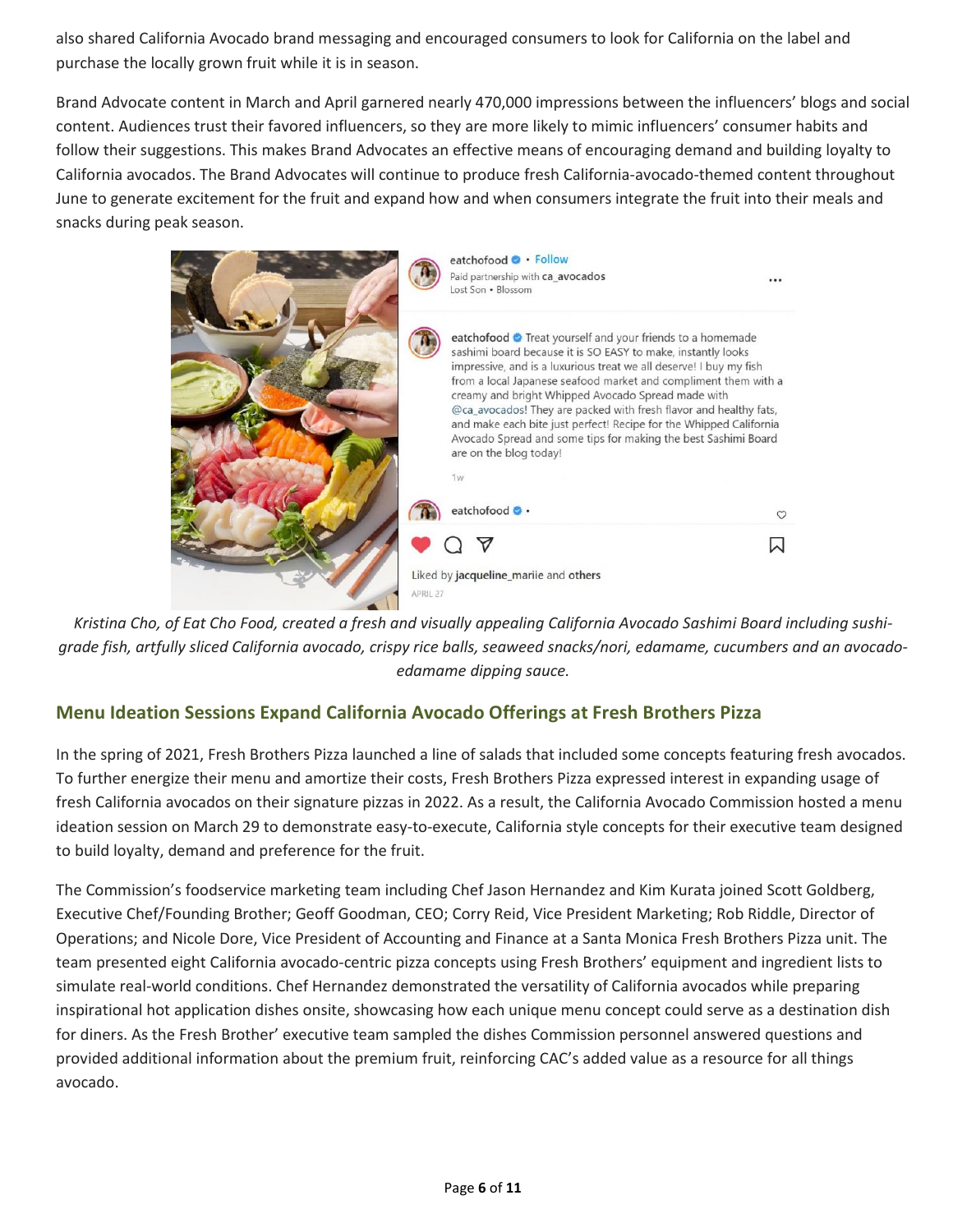The menu ideation session helped the Commission successfully expand its long-term relationship with Fresh Brothers. The chain agreed to move forward with three California avocado pizza concepts for testing and potential roll out in summer 2022.



*Chef Hernandez describing a California avocado pizza concept and how he incorporated Fresh Brothers' ingredients into the recipe.*

# <span id="page-6-0"></span>**California Market Trends**

To view all market trend graphs, including "Weekly Volume Summary," "Weekly Avocado Prices" and "U.S. Avocado Supply," please visit[: http://www.californiaavocadogrowers.com/industry/market-statistics.](http://www.californiaavocadogrowers.com/industry/market-statistics)

|                                                                                                             | Conventional #1      | Organic #1           |  |  |  |
|-------------------------------------------------------------------------------------------------------------|----------------------|----------------------|--|--|--|
| <b>California Hass</b>                                                                                      | (Field Price Per Lb) | (Field Price Per Lb) |  |  |  |
| #32's                                                                                                       | $$2.56 - $2.66$      | $$2.58 - $2.74$      |  |  |  |
| 36's                                                                                                        | $$2.56 - $2.66$      | $$2.58 - $2.74$      |  |  |  |
| 40's                                                                                                        | $$2.54 - $2.62$      | $$2.80 - $3.02$      |  |  |  |
| 48's                                                                                                        | $$2.54 - $2.62$      | $$2.86 - $3.02$      |  |  |  |
| 60's                                                                                                        | $$2.06 - $2.20$      | $$2.34 - $2.50$      |  |  |  |
| 70's                                                                                                        | $$1.46 - $1.65$      | $$1.86 - $2.00$      |  |  |  |
| 84's                                                                                                        | $$1.06 - $1.15$      | $$1.06 - $1.14$      |  |  |  |
| *To subscribe to the Weekly Newsline, please contact the California<br>Avocado Society at (949) 940-8869 or |                      |                      |  |  |  |

California Avocado Society Weekly Newsline\* Avocado Prices – May 25, 2022

www.CaliforniaAvocadoSociety.org.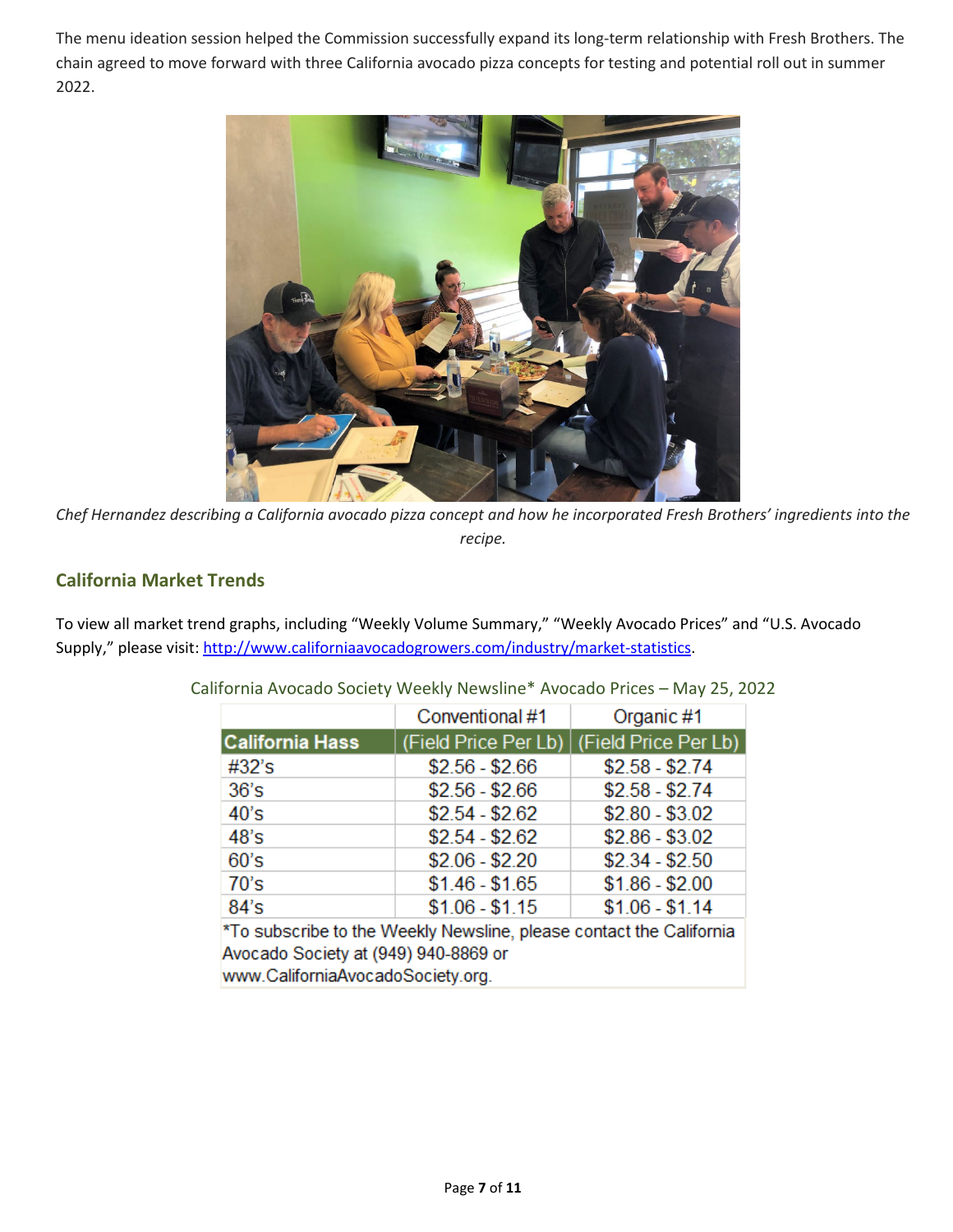## California Avocado Commission Weekly Volume Summary (Pounds)

|                          | <b>WEEKLY VOLUME SUMMARY</b>        |                                     |                                     |                                     |  |  |
|--------------------------|-------------------------------------|-------------------------------------|-------------------------------------|-------------------------------------|--|--|
|                          | (Volume in Pounds)                  |                                     |                                     |                                     |  |  |
|                          | <b>Week Ending</b>                  |                                     | Season-to-Date                      |                                     |  |  |
|                          | 05/29/2022                          |                                     | since 11/01/2021                    |                                     |  |  |
|                          | (CA) Harvest /<br>(Import) Arrivals | Shipped by<br><b>AMRIC Handlers</b> | (CA) Harvest /<br>(Import) Arrivals | Shipped by<br><b>AMRIC Handlers</b> |  |  |
|                          | <b>California Detail</b>            |                                     |                                     |                                     |  |  |
| <b>HASS</b>              | 13,398,370                          | 16,593,382                          | 167,169,238                         | 151,331,575                         |  |  |
| LAMB                     |                                     |                                     | 15,980                              |                                     |  |  |
| GEM                      | 256,332                             | 418,231                             | 3,635,194                           | 2,843,995                           |  |  |
| <b>OTHER</b>             | 8,430                               | 475                                 | 392,289                             | 233,800                             |  |  |
| CALIFORNIA TOTAL         | 13,663,132                          | 17,012,088                          | 171,212,701                         | 154,409,370                         |  |  |
| <b>INDUSTRY ADJUSTED</b> | 13,931,099                          | 17,344,003                          | 174,556,405                         | 157,459,382                         |  |  |
|                          | <b>Imported Hass Detail</b>         |                                     |                                     |                                     |  |  |
| <b>MEXICO</b>            | 29,520,946                          | 17,676,253                          | 1,263,703,733                       | 774,213,263                         |  |  |
| <b>PERU</b>              | 3,460,000                           | 1,601,800                           | 8,560,000                           | 4,401,312                           |  |  |
| <b>CHILE</b>             |                                     | 108,405                             | 12,161,105                          | 12,538,254                          |  |  |
| <b>COLOMBIA</b>          | 690,000                             | 639,875                             | 11,370,000                          | 5,448,300                           |  |  |
| <b>NEW ZEALAND</b>       |                                     | o                                   |                                     |                                     |  |  |
| <b>DOMINICAN</b>         |                                     |                                     | 940,000                             | 1,433,200                           |  |  |
| <b>IMPORT TOTAL</b>      | 33,670,946                          | 20,026,333                          | 1,296,734,838                       | 798,034,329                         |  |  |
|                          | <b>Other Detail</b>                 |                                     |                                     |                                     |  |  |
| CA EXPORT                | 0                                   | 58,000                              | 0                                   | 1,068,400                           |  |  |
| CA ORGANIC               | $\Omega$                            | 1,282,450                           | $\Omega$                            | 13,422,956                          |  |  |
| <b>IMPORTED (Greens)</b> | 1,510,000                           | 0                                   | 62,550,000                          |                                     |  |  |
| <b>FLORIDA</b>           | 111,870                             | n                                   | 6,150,100                           |                                     |  |  |
| <b>GRAND TOTAL</b>       | 49,223,915                          | 37,370,336                          | 1,539,991,343                       | 955,493,711                         |  |  |

## <span id="page-7-0"></span>**Crop Statistics**

At this point in the season the California crop is being harvested at a steady clip, which is expected to continue through July. Current crop projections indicate a reduction in weekly harvest volumes in August with a steady decline through the end of the season. CAC remains engaged on a regular basis with industry stakeholders to monitor crop and harvest volumes closely and will conduct a final late-season survey among handlers at the end of June to determine if any lateseason adjustments are needed, ensuring that CAC's marketing efforts are aligned with when California fruit is in-season.

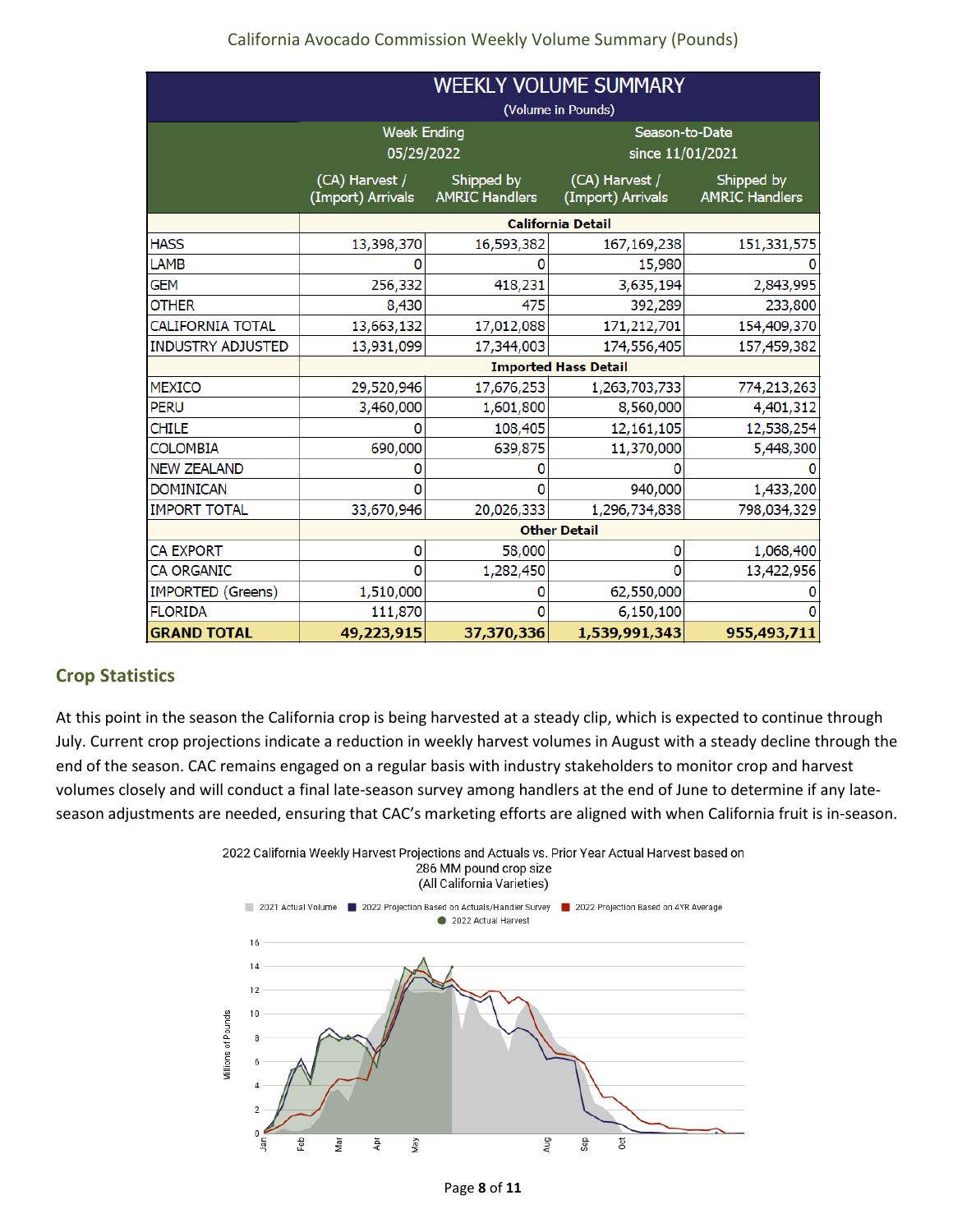## <span id="page-8-0"></span>**Weather: 30-Day Outlook For California's Coastal & Valley Areas**

(May 27 – June 27)

### **BASIC PATTERN:**

Large Scale Pattern –

- A. May started colder than normal but high pressure will bring some very warm days later in the month. Occasional weak fronts will bring brief cooling.
- B. With the warmer high pressure comes a very dry pattern. Weak fronts at times will brush to the north but for the most part minimal rain is expected. June will start off very dry with well below normal precipitation expected to continue. Some subtropical moisture around June 5 and 7th could bring scattered showers into southern California mountains.
- C. The large-scale pattern of recurrent troughs in the northcentral Pacific encourages risk of short hot events in California during the late spring, until the onset of the summertime pattern. The large scale pattern is forced by the current sea surface temperature anomalies, which are colder than normal off the California coast for 100-150 miles.
- D. Bottom line for growers of avocado and other sensitive orchards and crops in the coastal hills-valleys of central and S California, watch for a higher than usual occurrence of hot days, mid to upper 90s during the hotter periods of June. The highest probability of 100-110 degree temperatures is in the warmest intermediate valleys as high pressure rebuilds behind cold fronts in June.
- E. Some highs of 110 to 115 are possible in SOCAL inland valleys and inland foothill areas during the June heatwaves. This includes highs in the 102-109 range in hilly areas near Escondido-Fallbrook, and 108-115 in Riverside, Perris, Hemet, and 112-120 in southern Deserts (Imperial and Coachella Valleys) of S California. Other areas that are more normally hot in such early summer heatwaves are the counties of Kings, Kern, Tulare, and the lower Sierra foothills region areas during high-sun periods when there is a lack of the cooling Delta breeze. Even in late May we are expecting some highs in the 102-108 range on May 25 in the San Joaquin Valley and Delta when the Delta breeze stops for a day.
- F. Precipitation trend: Approximate dates of showers or light rain in N California are: May 28-29 (light showers N), Jun 3-5 (Sierra scattered showers), 5 (few showers into S Calif) and 7 (scattered light showers S Calif).
- G. For the N California forests, a key issue is the timing of dry-off of seasonal grasses in the Sierras and foothills… and coastal mountains of N California. The weather pattern is turning dry now with warmer than normal temperatures bringing a fast drying of the vegetation. A high fire danger is expected by late May with extreme fire dangers in many areas in June.
- H. In May, the combination of colder than normal sea surface along the California coast, and well above normal temperatures in inland valleys of California, including mountains and deserts will contribute to stronger onshore flow and persistent or recurrent marine fog immediate coast.
- I. For the north and central California coast, this will eventually encourage persistent or recurrent conditions for fog drip in the coastal forests, especially at elevations at or below 1300 feet on windward slopes (facing W or NW), as the early summer fog-and-stratus season becomes established.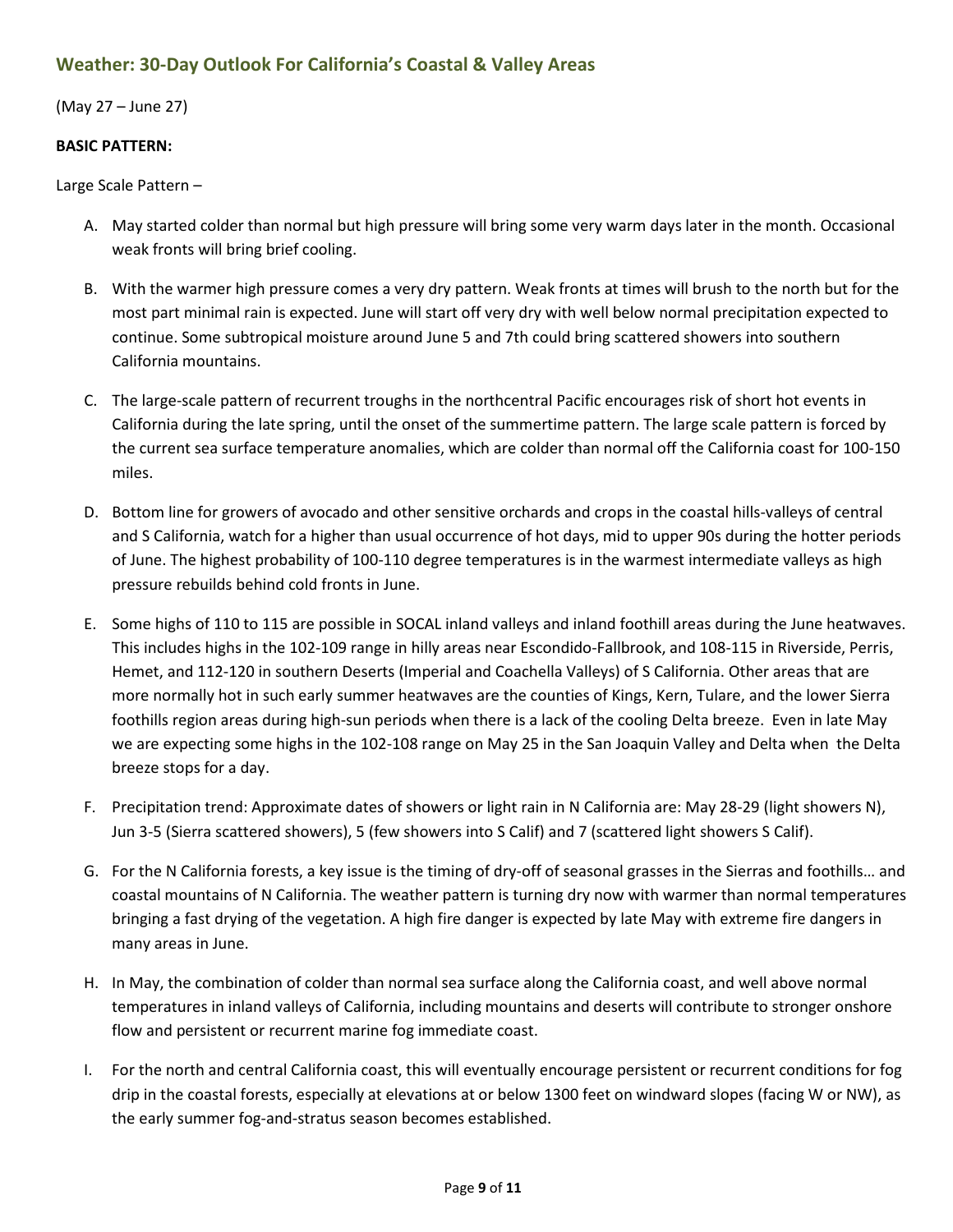- J. For late May: There are some dry north wind events through N and Central California, typical for coastal areas, coastal mountains, and Sierras. For the coastal foothills, this actually brings a higher risk of drying conditions in this recurrently dry and windy pattern.
- K. For June, the models show a drier than normal pattern with warmer than temperatures. Weaker fronts will bring some light rain northern-most California at times near the border. The GFS model is showing a surge of subtropical moisture with some showers into southern California on the 5th and again on the 7th. This is a bit early for subtropical moisture into that region and might be optimistic, with a dry pattern likely continuing.

#### **FORECASTS FOR CALIFORNIA**

#### **Forecast for Northern and Central California:**

NORCAL Rains: May 28-29 (light showers N areas), and June 2-6 (mostly on 5th).

CENTRAL CALIF Rains: May 28 (coastal drizzle). Dry in June.

WARM SPELLS: May 24-25, Jun 9-12, 15-22, and 25-28.

COLD SPELLS: May 28-29, Jun 4-5 and 13-14.

FRONTS WITH RAINS: May 28, and Jun 4-5.

FROST RISK: Frost/freezes are unlikely.

### **Forecast for S California**:

SOCAL RAINS: GFS model shows possible showers June 5 and 7.

SOCAL WARM SPELLS: May 24-27, 31- Jun 12, and 15-20.

SOCAL COOL OR COLD SPELLS: May 28-29 and Jun 13.

FRONTS WITH RAIN/DRIZZLE: Coastal drizzle May 28, and June 13.

### **Central Sierra Nevada:**

Dates of mountain rains and snows are: May 29-30, and June 2-5.

----------

The listing of dates normally included for hot and cold spells, and precipitation are based on our CFSDaily and CFSDailyAI forecast products, and present expected trends in precipitation and temperature (CFSDailyAI) to 4km. Our system gives some consideration of terrain and coastal influence. We consider the CFSv2 as one of the better ways to represent basic weather down in the sub-monthly time scale beyond the 15 day GFS or monthly maps from CFSv2 or NMME.

----------

### **Southern California Deserts Outlook for May 27 - June 27, 2022**

Highlights: May is a changeable time, with periods of gusty dry winds, and some episodes of blowing dust and sand. The colder nights as wind speeds decrease are often followed by sharply warmer days. The end of May looks dry with warmer than normal temperatures. Summer begins with June with a very dry month expected across the state as high pressure will dominate the weather pattern. Some troughs will slide to the east into the Great Basin with brief cooling but dry across California.